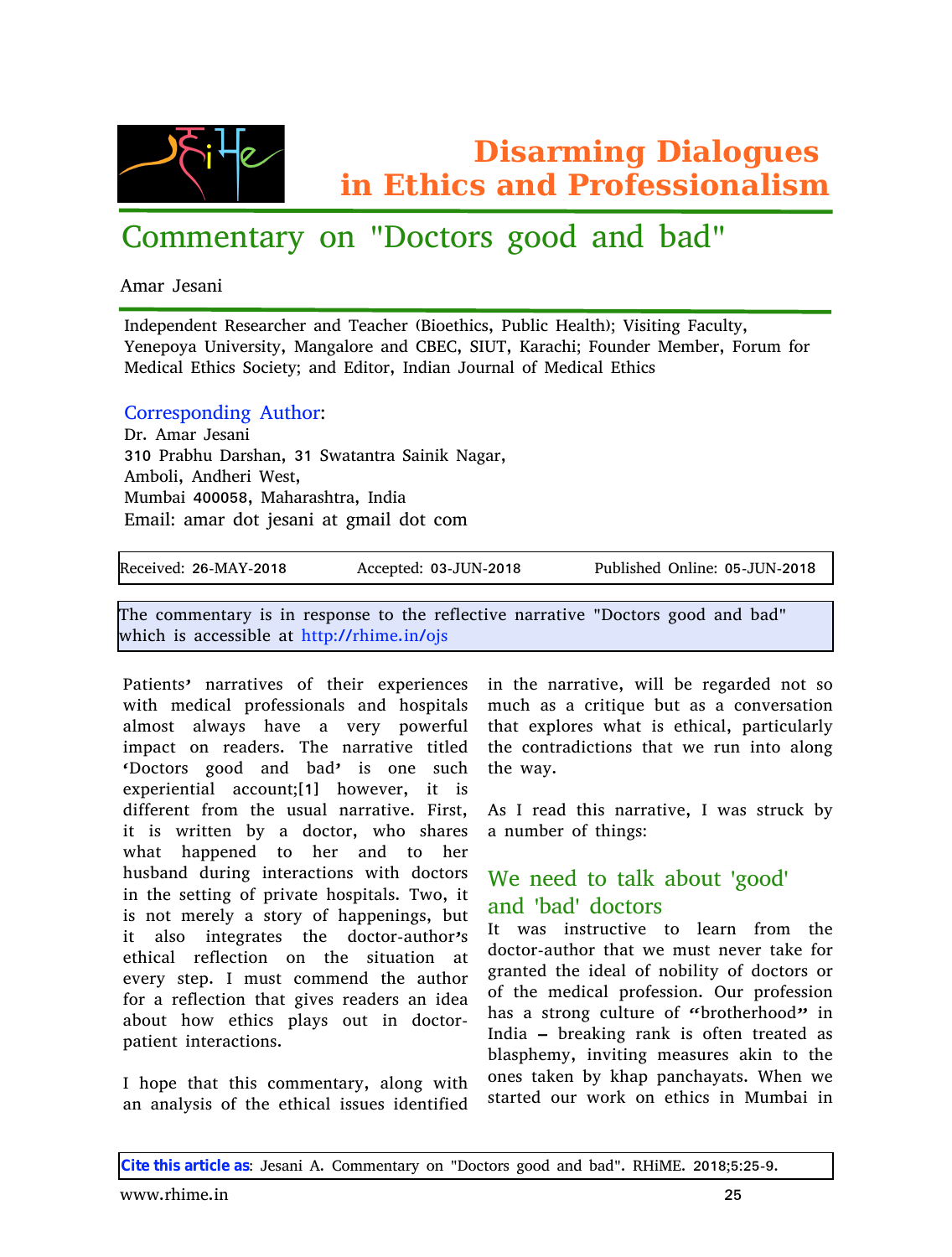the later part of the 1980s, we had experienced hostility from the medical profession. Some of my classmates from medical college call me, even now, an "enemy of doctors" for talking about ethics. The narrative and, hopefully also this commentary, signifies an emerging change in that culture. Reflection with a mind that is open to learning, critical thinking to get to the root of the problem, fearlessness in articulating concerns, and identifying the corrective measures needed, can only help strengthen the professional and ethical core of the profession.[2]

### The thin line between 'good' and 'bad' and the problem of

#### extremes

Confusion and doubt lead to curiosity that encourages one to seek evidence this process inculcates rationality and promotes scientific thinking. In the case of ethics and professionalism as portrayed in this narrative, we need to strive for evidence to show whether we are dealing with a few bad apples only. Or is it that the systems of medical practice and health care are organised such that even good apples consciously or unconsciously do what bad apples do? Indeed, the junior doctor in the narrative was apparently a good apple, but the pressures of the system tipped him over to the other side.

One major pitfall in ethics is to paint everything in terms of extremes – good vs bad. We tend to adopt a simplistic formula which says that good people always do good deeds, and bad ones always do bad deeds. This excludes the possibility of good people doing bad things in certain contexts, and bad people sometimes doing good things. Let me share a real-life example here to illustrate this concept. Since the time I entered medical college in 1973 I have

increasingly heard both patients and doctors telling me about physicians who are deficient in the ethical standard of conduct in a public hospital, but behave respectfully and "professionally" in their private clinics.

Interestingly – and unfortunately – as the narrative 'Doctors good and bad' shows, this split of the doctor's conduct in two different contexts seems to be unifying in a negative direction. Thus, the doctor's conduct, instead of improving in the context where it was percieved as unprofessional, seems now to be becoming negative in the context in which it was hitherto positive. Clearly, as is being stressed more and more in the last many years, there is a need to proactively address this phenomenon.

### Where is the good doctor in the narrative?

I struggled to find a good doctor in the story, although the doctor-author claims that some of them were good. Is a doctor good because he is known to you (as your student or fellow professional) and, thus, favors you? Is he good because he wields top administrative powers in the hospital (CEO) and goes out of his way to do something for you (sending his personal car to fetch medicines for you)? If this is being done only for you as a special case to do you a favour, and is not being done for other patients, then it doesn't make him a good person. He may, in fact, be a bad administrator, perhaps also hated by other patients for allowing the system to remain inefficient and unaccountable.

If all the CEO did was to go out of the way to help in a personalised manner only to win goodwill and public relations points, then it doesn't make him a good administrator; however, if he also created systems of accountability from which all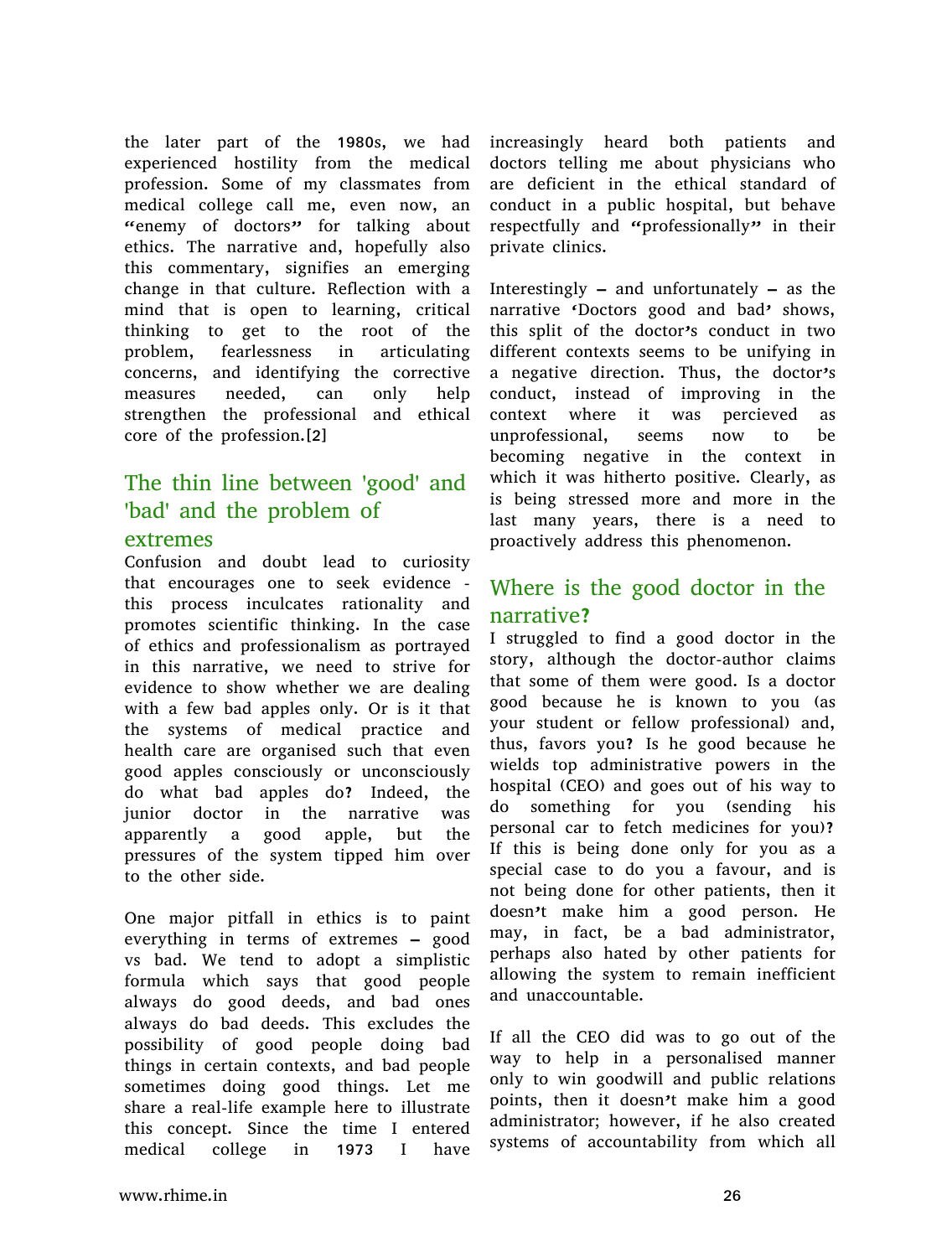patients could get benefits, then he is to be commended. In the narrative, he appears to be benevolent and "relatively good" - there is a possibility that our expectations of 'good' have become minimalistic, or that the meaning of 'good' is now based on the benefits derived from privileges and undue favouritism.

#### Exploitation of the public health system and disillusionment

I am from that generation of doctors who have seen a gradual deterioration of public health services. The people responsible for the downward spiral include doctors, patients, administrators, and governments. Barring an important minority of medical professionals – brave, committed and honourable – the rest have contributed to the deterioration by exploiting the public system to boost their entrepreneurship outside. They use the public health system to make a name for themselves, then sell their expertise to the highest private bidder.

When they visit as patients, most doctors and their relatives do not struggle while seeking health care in the public sector because they are instinctively favoured and given priveleges.

Despite that, in last three decades, the middle class, to which many of us doctors belong, have abandoned public systems when we or our relatives need medical care.[3] We prefer to go to big, modern, hi-tech, private corporate hospitals, even where we are no longer provided privileges in receiving medical care. Indeed, there are people richer and more powerful who are respected more and given more favours in such hospitals. Such favouritism, whether in the public or in the private setting, does nothing to improve medical care for patients in general and, thus, cannot be considered ethical.

#### Virtues, role models and hierarchy

The narrative introduces us to another good doctor, a "young consultant" who first meets the patient in the casualty of the hospital. He is competent and sincere, but he falls from grace because, prompted by his senior, he changes his opinion on palliative care and it adversely affects his conduct towards the patient. Unfortunately, our profession, like our caste system, is extremely hierarchical. Rather than teaching students to be independent-learners – independant from their superiors - we praise and advocate the guru-shishya relationship. To train them in ethical behavior, we often advise learners to follow role models rather than encouraging them to hone their own consciences or to learn how to make evidence-based judgments.

The young consultant in this narrative seems to be a very good doctor – both in clinical work as well as in ethical conduct – but the role he has to play within the hierarchy, and the demands made by the private hospital setting, forces him to present differently and to act contrarily at a critical time when the patient needs his support and sympathy. He is a good apple giving out a foul smell - not quite rotten yet - due to the barrel in which he is enclosed.

#### The villains in healthcare

The rotten apple, the villain of the piece – like in a typical Bollywood film – is the senior consultant who is arrogant, opinionated and uncaring. He does not "believe" in palliative care, as though what we do in medical care flows from our belief system rather than from science and the needs and best interests of the patient. He seems wedded to hierarchy so does not care for the opinion of a junior; however, it is likely that he would bend over backwards if it was the opinion of a senior. The culture is one where you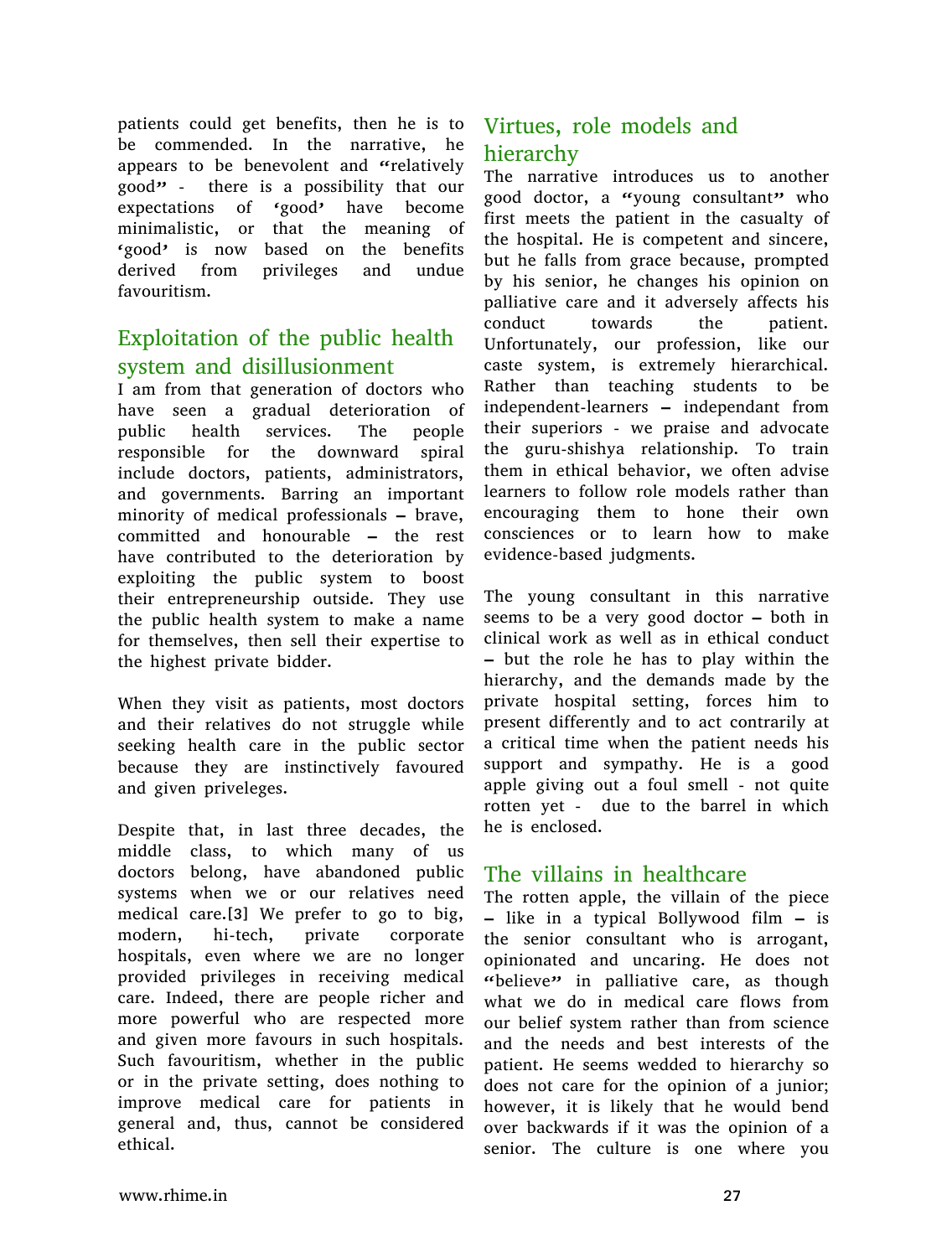provide unquestioned obedience if you are the junior and receive it if you are the senior.

From this narrative it is impossible to tell why the senior consultant is behaving like a villain. Is he doing it because that's the kind of person he is? Or is it that the hospital demands that he bring in more and more revenue by resorting to the over-use of diagnostic and therapeutic options?[3] Failure to bring such revenue could result in him losing his position as consultant in that hospital - not a pleasant option as there are numerous other such specialists waiting to replace him for the lucrative post. Do we then sympathise with him and be his apologists or do we – as we often do for Bollywood villains - hate him? A dilemma if ever there was one – and one that demands conversation around it.

We can be guided by the Health Professions Council of South Africa which - in the 'Doctor Death' case involving Dr Basson, reiterates the universal principle that ethics and human rights do not vary with the context, and cannot be applicable in some instances but not in others.[4] Doctors are to be held responsible for their conduct and must give primacy to ethics at all times, even at the cost of disobedience to authority.

#### Ethics of clinical care and healthcare / hospital or institutional ethics

The author's reflections on her experiences in the last 5-6 paras were endearing. Interestingly, she brings up many things that are often overlooked in discussions on ethics. She reflects on the conduct of doctors during the performance of clinical care – both in terms of the virtues and dis-virtues they exhibit and also in terms of their adherence to science – as well as on the

setting, the hospitals, and the way they are organised. She reflects on her experience of "patriarchy and secrecy" and how systems are not patient-friendly.

Clinical ethics have often focused exclusively on the doctor and the doctorpatient relationship. Consequently, the role of the institution in shaping a doctor's conduct and his relationship with the patient is under-emphasised. It is important to talk about and deliberate upon the ethical responsibilities of healthcare institutions. Bioethics, being a multi-disciplinary discipline, does not limit itself to 'doctors' or 'medical' but encompasses the entire cast of actors and the whole gamut of concerns and settings at the institutional level. Although the author of the reflective narrative writes mainly about the clinical ethics framework as it applies to the individual encounter (micro-ethics), she does also mention other issues that have a broader significance. In the discipline of bioethics there is a vast scope, and indeed, a significant amount of literature that explores meso-ethics (the ethics of the systems that are in place in institutions) and macro-ethics (pertaining to the health services provided).[5] Administrators are ethically accountable for ensuring that micro, meso, and macro-ethics are followed in their institutions.

This reflective narrative is a beginning in the right direction - the author has intuitively provided a conceptual bridge between clinical ethics and institutional ethics. At the present stage of development of healthcare in our country, especially with the increasing dominance of corporate private hospitals - which impinge on doctors' clinical independence and which privilege business over the best interests of patients and ethics – there is a need for more discussion on institutional / hospital ethics.